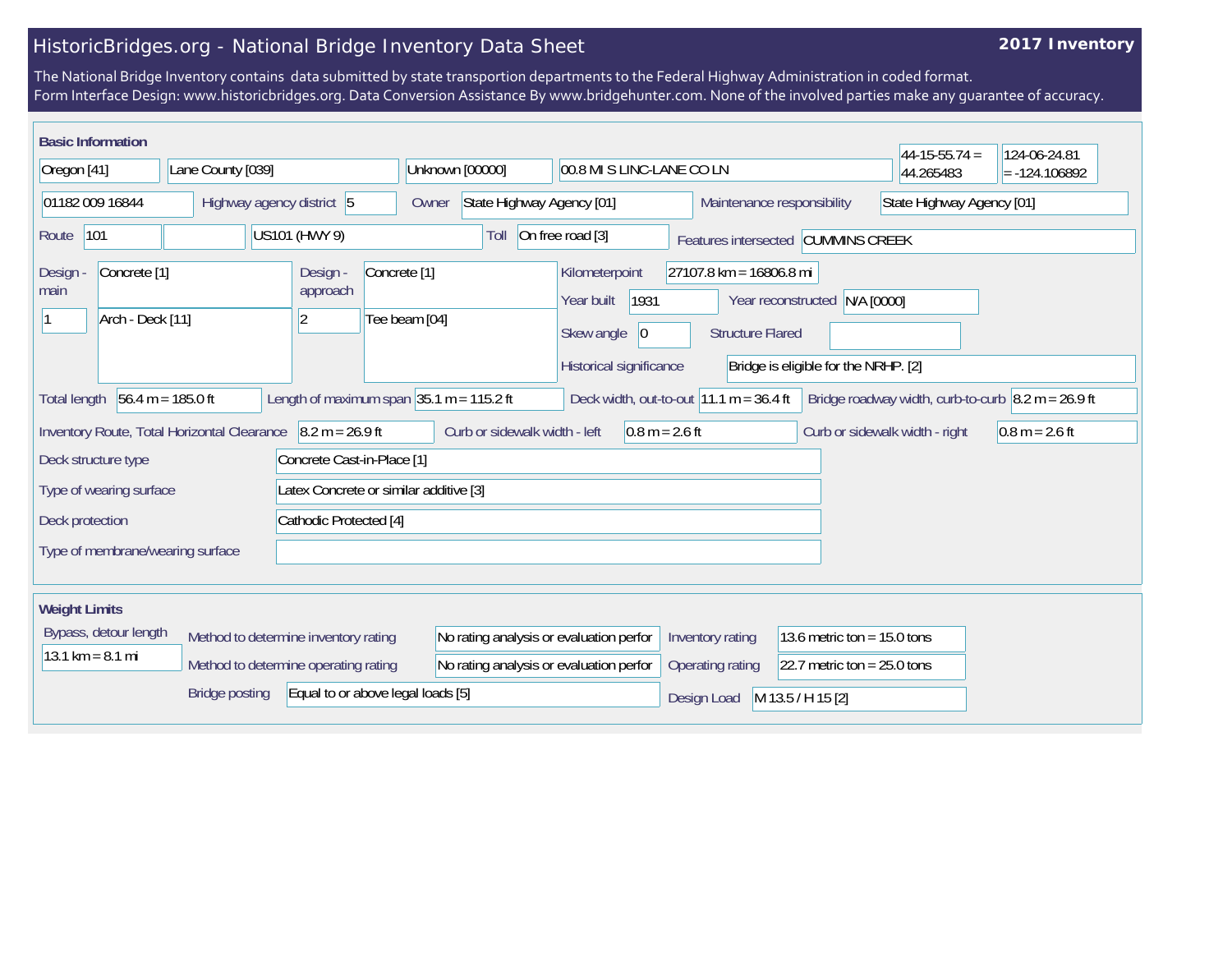| <b>Functional Details</b>                                                                                                                             |                                                 |                                             |                                                       |        |                   |  |
|-------------------------------------------------------------------------------------------------------------------------------------------------------|-------------------------------------------------|---------------------------------------------|-------------------------------------------------------|--------|-------------------|--|
| Average daily truck traffi<br>Average Daily Traffic<br>3200                                                                                           | Year 2014<br>%<br> 13                           | Future average daily traffic                | 3200<br>Year                                          | 2033   |                   |  |
| Road classification<br>Principal Arterial - Other (Rural) [02]                                                                                        | Lanes on structure 2                            |                                             | Approach roadway width                                |        | $8.2 m = 26.9 ft$ |  |
| Type of service on bridge Highway [1]                                                                                                                 | Direction of traffic 2 - way traffic [2]        |                                             | Bridge median                                         |        |                   |  |
| No parallel structure exists. [N]<br>Parallel structure designation                                                                                   |                                                 |                                             |                                                       |        |                   |  |
| Type of service under bridge<br>Waterway [5]                                                                                                          | Lanes under structure<br>10                     | Navigation control                          |                                                       |        |                   |  |
| Navigation vertical clearanc<br>$0 = N/A$                                                                                                             |                                                 | Navigation horizontal clearance $ 0 = N/A $ |                                                       |        |                   |  |
| $30.48 \text{ m} = 100.0 \text{ ft}$<br>Minimum vertical clearance over bridge roadway<br>Minimum navigation vertical clearance, vertical lift bridge |                                                 |                                             |                                                       |        |                   |  |
| Minimum lateral underclearance reference feature Feature not a highway or railroad [N]                                                                |                                                 |                                             |                                                       |        |                   |  |
| Minimum lateral underclearance on left $0 = N/A$<br>Minimum lateral underclearance on right $0 = N/A$                                                 |                                                 |                                             |                                                       |        |                   |  |
| Minimum vertical underclearance reference feature Feature not a highway or railroad [N]<br>Minimum Vertical Underclearance $ 0 = N/A $                |                                                 |                                             |                                                       |        |                   |  |
| Appraisal ratings - underclearances N/A [N]                                                                                                           |                                                 |                                             |                                                       |        |                   |  |
|                                                                                                                                                       |                                                 |                                             |                                                       |        |                   |  |
| <b>Repair and Replacement Plans</b>                                                                                                                   |                                                 |                                             |                                                       |        |                   |  |
| Type of work to be performed                                                                                                                          | Work to be done by contract [1]<br>Work done by |                                             |                                                       |        |                   |  |
| Widening of existing bridge or other major structure<br>without deck rehabilitation or replacement [33]                                               | Bridge improvement cost<br>592000               |                                             | Roadway improvement cost                              | 59000  |                   |  |
|                                                                                                                                                       | Length of structure improvement                 | 56 m = $183.7$ ft                           | Total project cost                                    | 948000 |                   |  |
|                                                                                                                                                       | Year of improvement cost estimate               | 2011                                        |                                                       |        |                   |  |
|                                                                                                                                                       | Border bridge - state                           |                                             | Border bridge - percent responsibility of other state |        |                   |  |
|                                                                                                                                                       | Border bridge - structure number                |                                             |                                                       |        |                   |  |